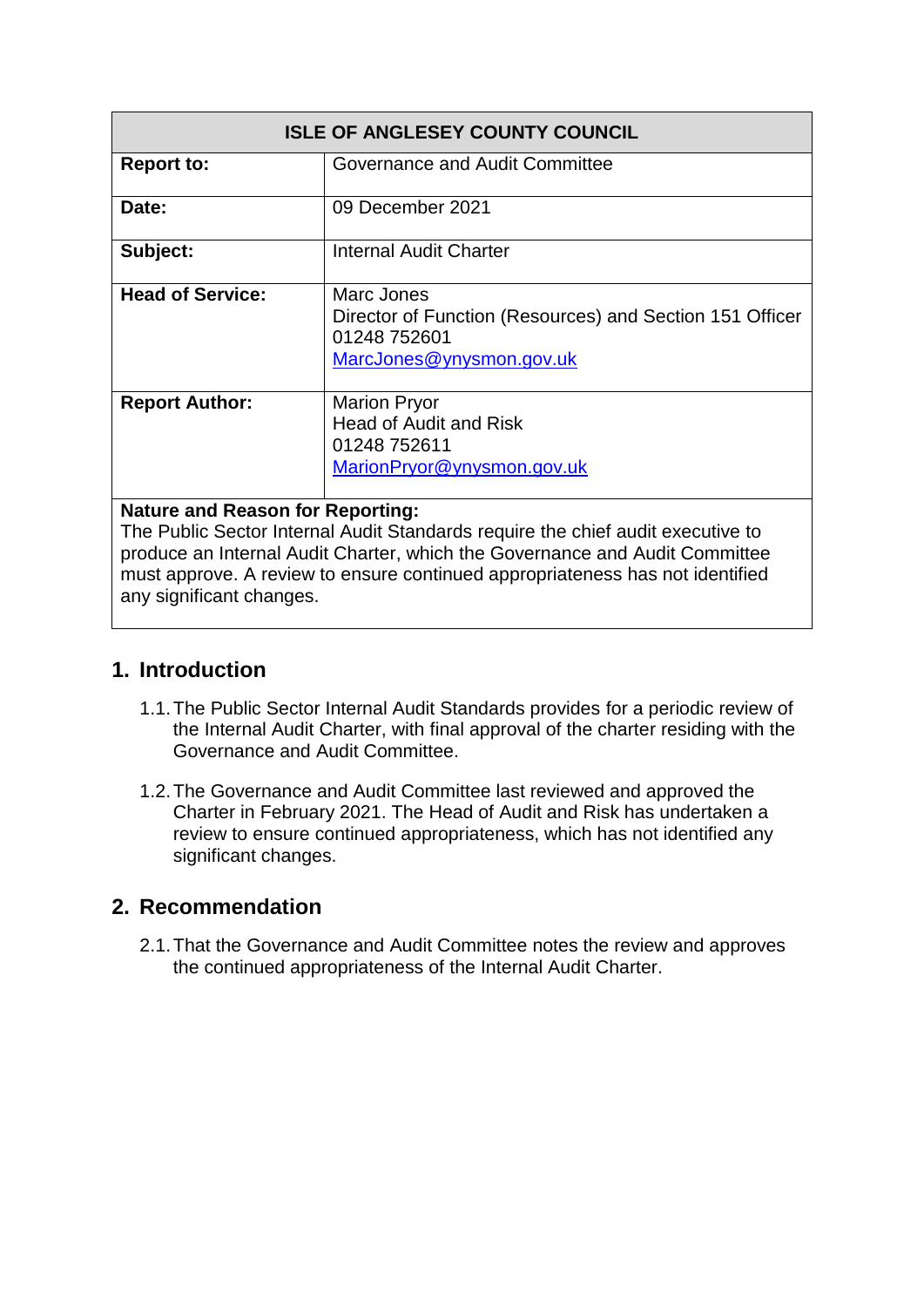

# **INTERNAL AUDIT CHARTER DECEMBER 2021**

### **Marion Pryor BA MA CMIIA CPFA, Head of Audit & Risk**

**[, Head of Audit & Ris](mailto:MarionPryor@YnysMon.gov.uk)k** MarionPryor@YnysMon.gov.uk

01248 752611

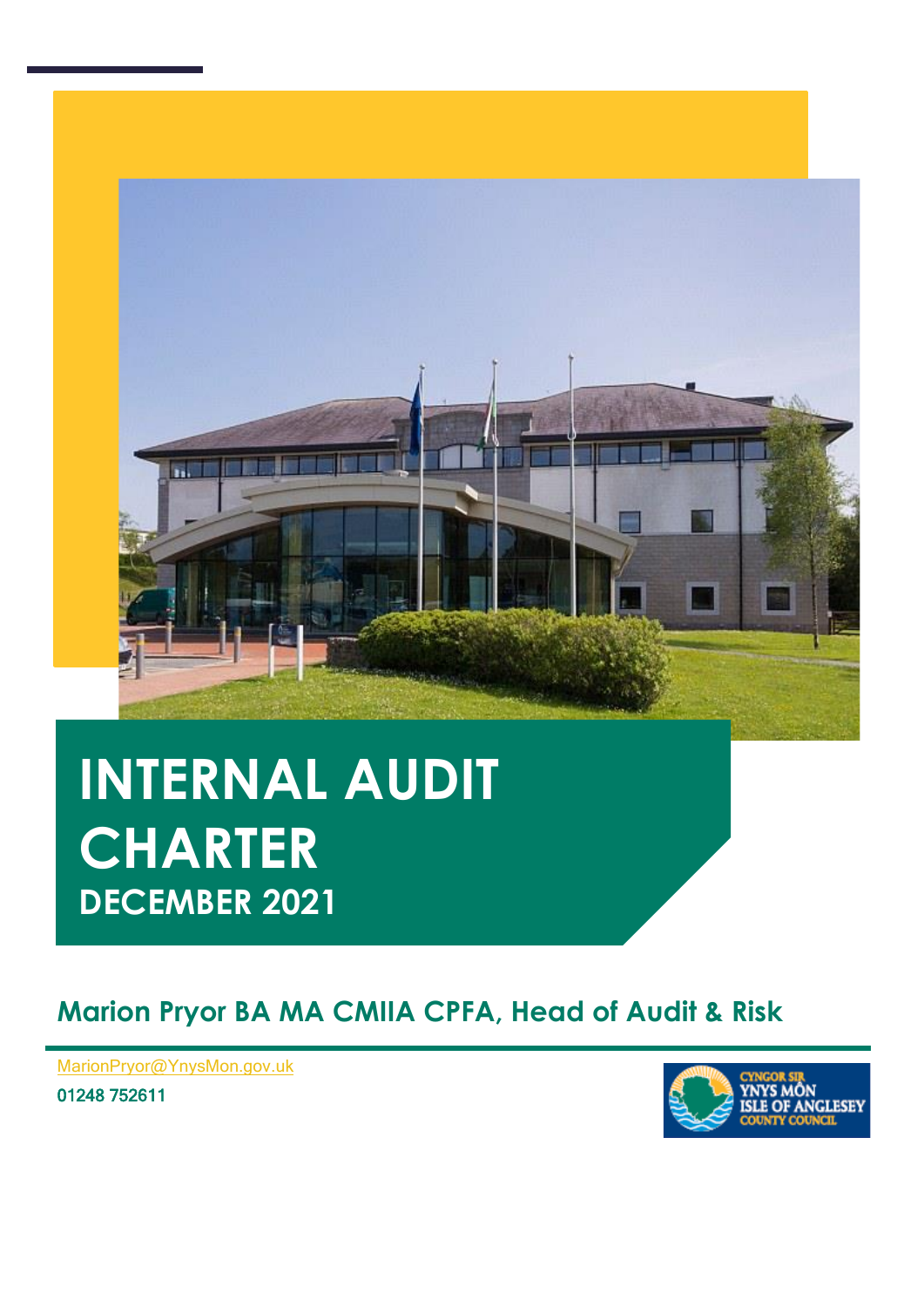# **TABLE OF CONTENTS**

| INTRODUCTION <b>And the contract of the contract of the contract of the contract of the contract of the contract of the contract of the contract of the contract of the contract of the contract of the contract of the contract</b> | 3  |
|--------------------------------------------------------------------------------------------------------------------------------------------------------------------------------------------------------------------------------------|----|
|                                                                                                                                                                                                                                      |    |
| INTERNAL AUDIT'S AUTHORITY NAME AND THE STATE OF STATE AND THE STATE OF STATE AND THE STATE OF STATE OF STATE O                                                                                                                      |    |
|                                                                                                                                                                                                                                      |    |
|                                                                                                                                                                                                                                      |    |
|                                                                                                                                                                                                                                      | -6 |
|                                                                                                                                                                                                                                      |    |
|                                                                                                                                                                                                                                      |    |
|                                                                                                                                                                                                                                      |    |
|                                                                                                                                                                                                                                      |    |
|                                                                                                                                                                                                                                      |    |
|                                                                                                                                                                                                                                      |    |
| INTERNAL AUDIT'S ROLE IN FRAUD-RELATED WORK NARRA MARK NAME AND 10                                                                                                                                                                   |    |
|                                                                                                                                                                                                                                      |    |
| Internal Audit and Risk Management (December 2021) ______________________________11                                                                                                                                                  |    |
| SAFEGUARDS TO LIMIT IMPAIRMENTS OF INDEPENDENCE OR OBJECTIVITY 12                                                                                                                                                                    |    |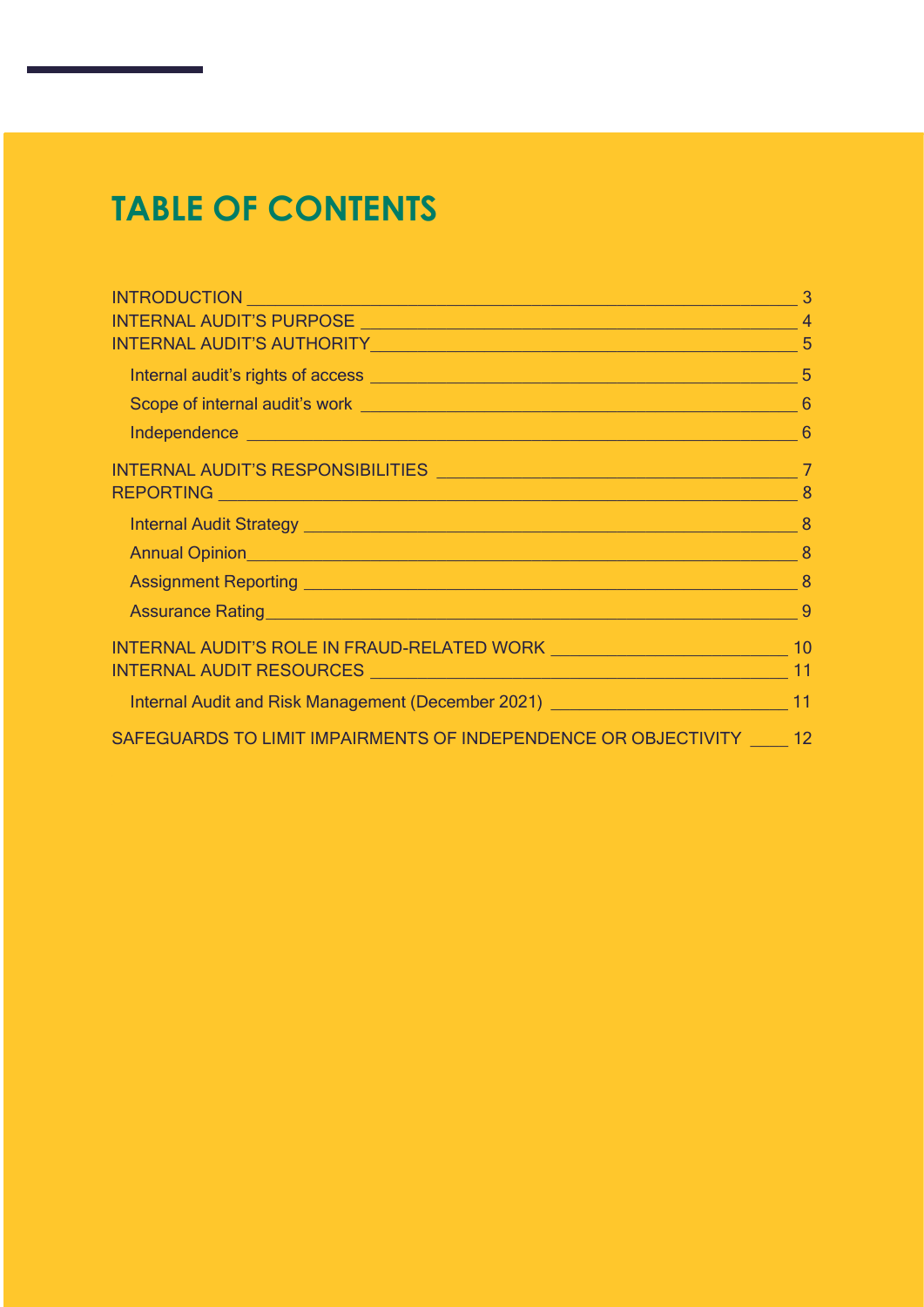### <span id="page-3-0"></span>**INTRODUCTION**

 $\overline{a}$ 

- 1. The Public Sector Internal Audit Standards<sup>1</sup> (PSIAS) define the nature and set out basic principles for internal auditing in the UK public sector.
- 2. The Standards require the chief audit executive to define the purpose, authority and responsibility of the internal audit activity in an internal audit charter. Final approval of the Internal Audit Charter rests with the Governance and Audit Committee.
- 3. The internal audit charter establishes:
	- **•** internal audit's purpose within the Council
	- **•** internal audit's authority and its access records, personnel and physical properties relevant to the performance of its work
	- **•** internal audit's responsibilities
	- **•** reporting lines and the nature of the chief audit executive's relationship with senior management and the board
	- the scope of internal audit's work, including the nature of its assurance role and consultancy services
	- the role of internal audit in fraud-related work
	- **arrangements for resourcing the internal audit service**
	- the safeguards to limit impairments of independence or objectivity.
- 4. The PSIAS use generic terms that, in the Isle of Anglesey County Council's case, are translated as:

| <b>Public Sector Internal Audit</b><br><b>Standards</b> | <b>Isle of Anglesey County</b><br>Council |
|---------------------------------------------------------|-------------------------------------------|
| Chief audit executive                                   | <b>Head of Audit &amp; Risk</b>           |
| Senior management                                       | Senior Leadership Team                    |
| The board                                               | The Executive                             |

<sup>1</sup> Public Sector Internal Audit Standards, Issued by the Relevant Internal Audit Standard Setters, March 2017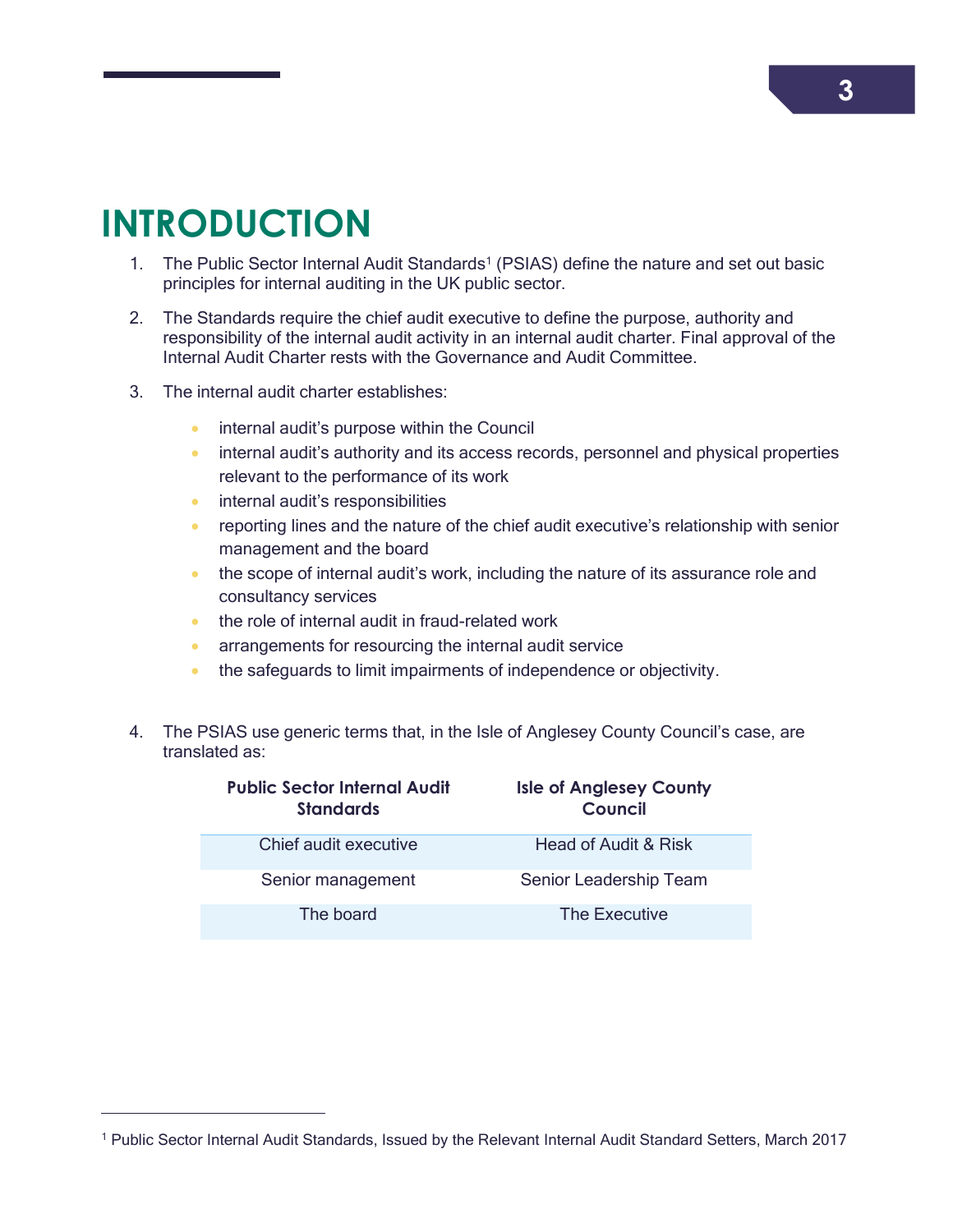### **INTERNAL AUDIT'S PURPOSE**

- <span id="page-4-0"></span>5. A professional, independent and objective internal audit service is one of the key elements of good governance, as recognised throughout the UK public sector.
- 6. The provision of assurance services is the primary purpose for internal audit. Through our annual internal audit opinion and other reports, we give assurance to elected and lay members and management, highlighting areas for improvement.
- 7. The PSIAS define internal audit as:

Internal auditing is an independent, objective assurance and consulting activity designed to add value and improve an organisation's operations. It helps an organisation accomplish its objectives by bringing a systematic, disciplined approach to evaluate and improve the effectiveness of risk management, control and governance processes.

- 8. Our role is unique; it provides effective challenge and acts as a catalyst for positive change and continual improvement in governance in all its aspects. Our role is particularly important when the Council is facing uncertain and challenging times.
- 9. To provide optimum benefit to the organisation, we work in partnership with management to assist the organisation in achieving its objectives.
- 10. Our main objectives are to:
	- **•** Provide independent assurance and advice to management and lay and elected members on risk management, governance and internal control
	- Develop and promote our role to make a significant contribution to the Council's priority to modernise and deliver efficiencies and improve services for our customers
	- Add value in all areas of our work, providing excellent service to our customers.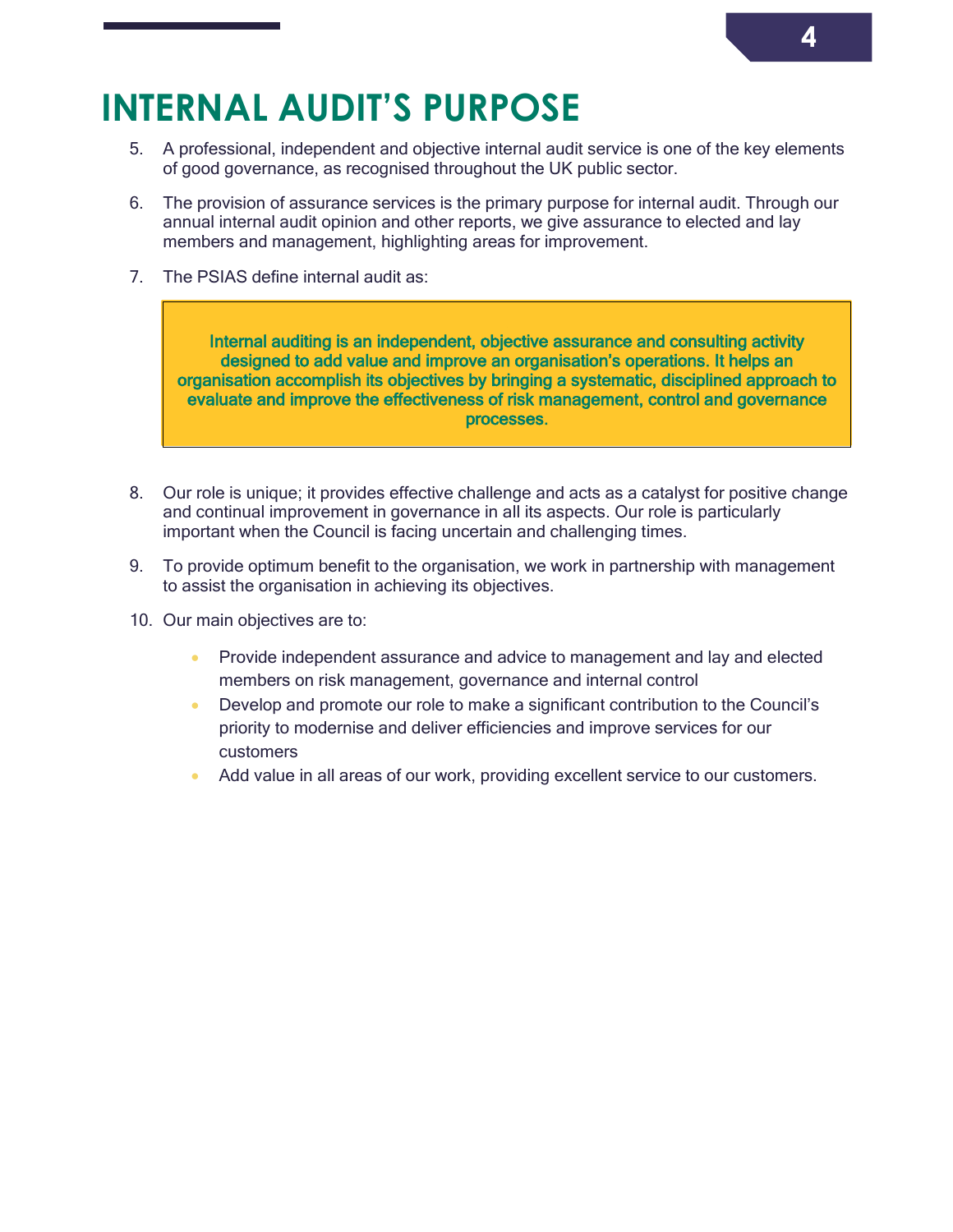### **INTERNAL AUDIT'S AUTHORITY**

- <span id="page-5-0"></span>11. Internal audit is a statutory requirement for local authorities and obtains its authority and obligations from two pieces of legislation:
- 12. Part 3, Regulation 7 of the Accounts and Audit (Wales) Regulations 2014<sup>2</sup> states that "a relevant authority must undertake an effective internal audit to evaluate the effectiveness of its risk management, control and governance processes, taking into account public sector internal auditing standards or guidance".
- 13. Section 151 of the Local Government Act 1972 requires every authority to make arrangements for the administration of its financial affairs and to ensure that one of the officers has responsibility for the administration of those affairs. CIPFA has defined 'proper administration' in that it should include 'compliance with the statutory requirements for accounting and internal audit'.
- 14. In addition, the CIPFA statement on the Role of the Chief Financial Officer in Local Government states that the Chief Financial Officer (CFO) must:
	- ensure an effective internal audit function is resourced and maintained
	- ensure that the authority has put in place effective arrangements for internal audit of the control environment
	- support the authority's internal audit arrangements
	- ensure that the Audit Committee receives the necessary advice and information, so that both functions can operate effectively.
- 15. The Council's Financial Procedure Rules also provide for the maintenance of a continuous internal audit under independent supervision, overseen by the Council's Governance and Audit Committee, and subject to professional audit standards (4.8.5.3.1).

#### **Internal audit's rights of access**

 $\overline{a}$ 

- <span id="page-5-1"></span>16. The Council's Financial Procedure Rules (4.8.5.3.2) provide for internal audit's rights of access, providing the service with authority to:
	- **enter at all reasonable times Council premises, land or contract sites;**
	- have access to all records, documents or correspondence relating to any financial and other transactions of the Council;
	- require and receive such explanations as are necessary from employees of the Council;
	- require employees of the Council to produce cash, stores or any other property of the Council under their control for examination.

<sup>&</sup>lt;sup>2</sup> The Accounts and Audit (Wales) (Amendment) Regulations 2018 amend the 2014 Regulations but do not affect this requirement.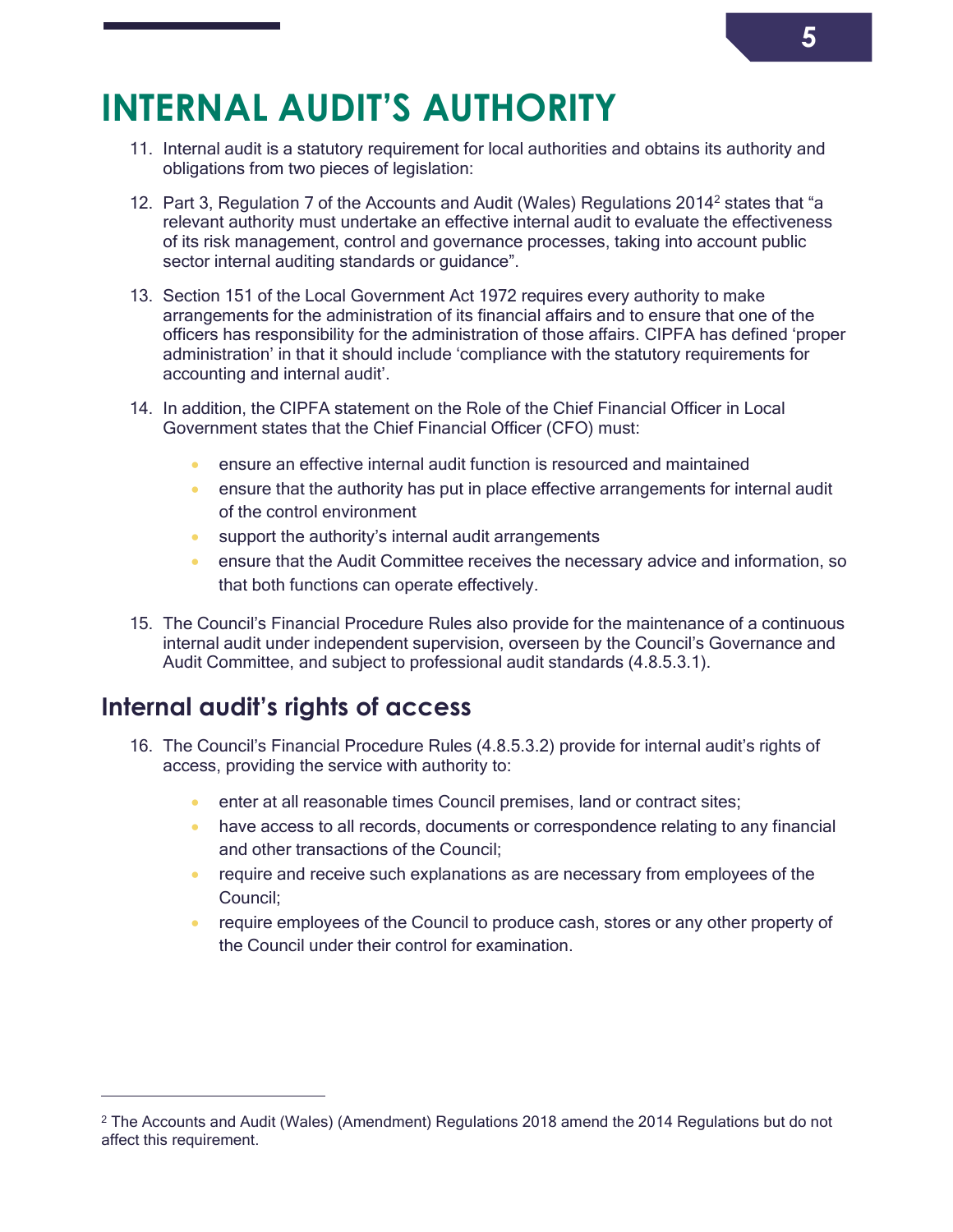#### **Scope of internal audit's work**

- <span id="page-6-0"></span>17. The internal audit service is proactive and innovative, constantly aiming to improve. We have a customer-focused approach to audit planning, project scoping and service delivery, involving elected members, senior management and operational staff.
- 18. Our strategy takes account of the corporate risk register and other assurances that the Council may receive, internal or external, to prevent duplication and co-ordinate regulatory work. It also takes account of discussions with senior management.
- 19. Our work provides a risk-based approach that allows the Head of Audit and Risk to form and evidence her opinion on the control environment to support the Council's Annual Governance Statement.
- 20. Internal Audit may occasionally provide guidance and advice, e.g. on new systems or may help to develop new processes using our specific skills. Services may also occasionally ask us to carry out specific projects on a consultancy basis. On these occasions, we make it clear from the outset that we are working on a consultancy basis rather than internal audit basis and are not giving audit assurance on these occasions.

#### **Independence**

- <span id="page-6-1"></span>21. The PSIAS require that the chief audit executive must report to a level within the organisation that allows the internal audit activity to fulfil its responsibilities; reporting to the board or its delegated equivalent is the generally accepted method of helping to ensure the achievement of organisational independence.
- 22. The Head of Audit and Risk has direct access to the Governance and Audit Committee and is free to report directly to any member of the senior leadership team or head of service.
- 23. Although functionally reporting to the Director of Function (Resources) and Section 151 Officer, the Head of Audit and Risk has direct access to the Chief Executive Officer and Monitoring Officer, which is provided for in the Council's Financial Procedure Rules  $(4.8.5.3.5)$ .
- 24. These extended reporting lines provide internal audit with sufficient independence of the activities that it reviews to enable its auditors to perform their duties objectively, allowing them to make impartial and effective professional judgements and raise issues for improvement.
- 25. The Director of Function (Resources) and Section 151 Officer annually appraises the Head of Audit and Risk's performance with input and feedback from the Chief Executive Officer and the Chair of the Governance and Audit Committee. This ensures that the Head of Audit and Risk's opinion and scope of work cannot be limited or affected by her functional line management position within the Council.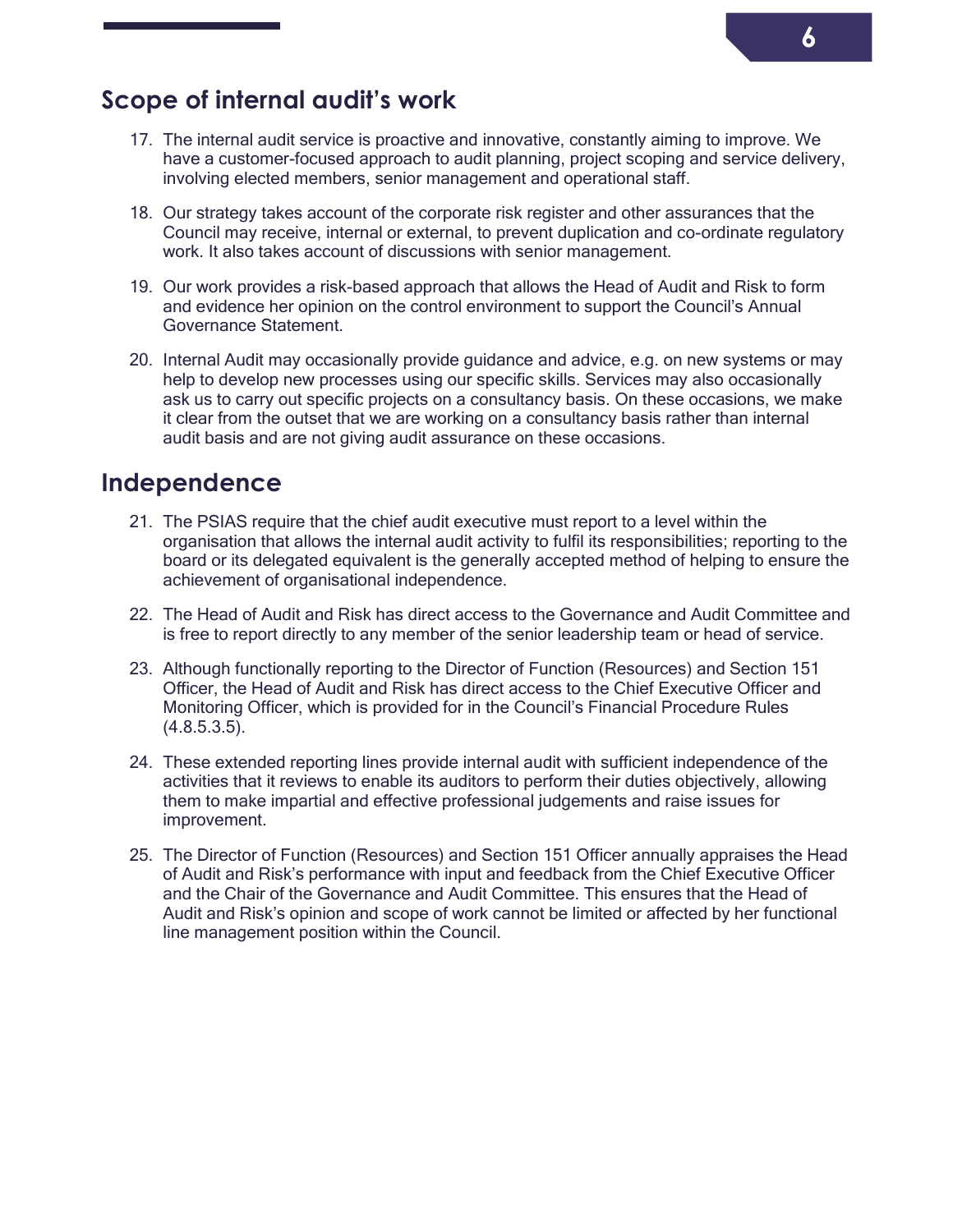### **INTERNAL AUDIT'S RESPONSIBILITIES**

- <span id="page-7-0"></span>26. In maintaining internal audit activity, the chief audit executive takes account of the mandatory elements of the PSIAS:
	- Core Principles for the Professional Practice of Internal Auditing
	- Code of Ethics
	- Standards
	- Definition of Internal Auditing.
- 27. All members of the internal audit team are required to comply with the PSIAS, including its Code of Ethics. In addition, all auditors sign an annual declaration stating that we will respect the confidentiality of information we access during our work, declare any interests we may have in any services that we review, and have read the PSIAS, Code of Ethics and Council's Code of Conduct for Officers.
- 28. All internal auditors must:
	- work with others to promote and demonstrate the benefits of good governance throughout the Council
	- **•** promote the highest standards and ethics across the Council based on integrity, objectivity, competence and confidentiality
	- **EXECT** exercise sound judgement in identifying weaknesses in the Council's control environment and provide a balanced view on how significant these are
	- **be committed to continuous improvement**
	- **demonstrate integrity**
	- **•** report on what is found, without fear or favour
	- **give clear, professional and objective advice**
	- hold an appropriate qualification and have an active programme for personal professional development.
- 29. In addition, the Head of Audit and Risk must:
	- be a senior manager with regular and open engagement across the Council particularly with senior management and the Audit and Governance Committee
	- **be suitably qualified and experienced**
	- give assurance on the control environment, including risk and information management and internal controls across the Council
	- produce an evidence-based annual internal audit opinion on the Council's control environment, reflecting the work done during the year and summarising the main outcomes and conclusions, highlighting any specific concerns
	- liaise closely with the Council's external regulators to share knowledge and use audit resources most effectively
	- determine the resources, expertise, qualifications and systems for the internal audit service that are required to meet its objectives and provide and annual audit opinion.
- 30. The chief audit executive also takes account of the CIPFA Statement on the Head of Internal Audit (2019), which sets out individual and organisational responsibilities, and represents best practice guidance to support internal audit effectiveness.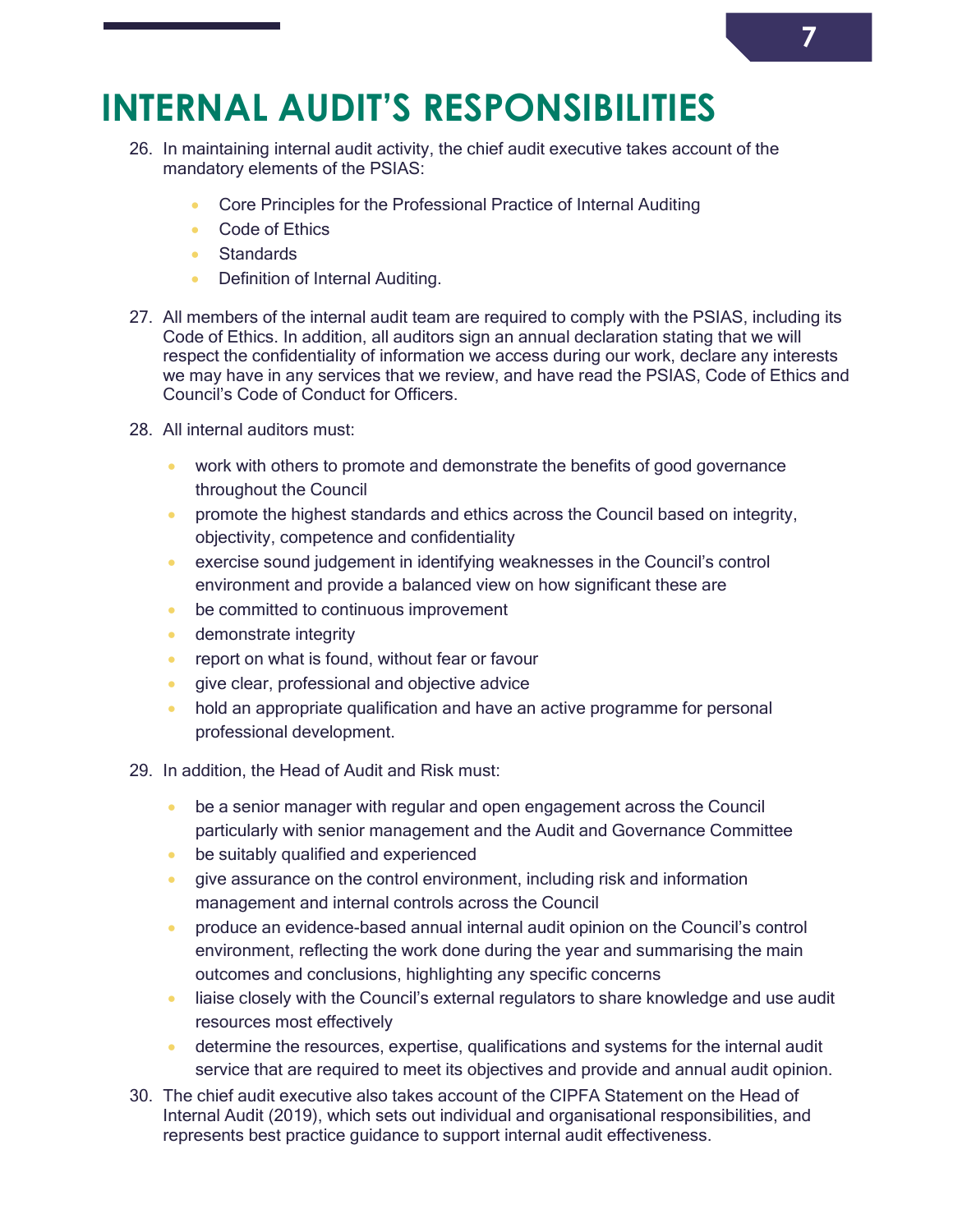### **REPORTING**

#### <span id="page-8-0"></span>**Internal Audit Strategy**

- <span id="page-8-1"></span>31. The Head of Audit and Risk prepares the internal audit strategy in consultation with the Director of Function (Resources) and Section 151 Officer, and senior management. The Senior Leadership Team regularly reviews internal audit priorities.
- 32. The Head of Audit and Risk presents the strategy annually to the Governance and Audit Committee for approval and provides in-year revisions to the Committee as part of the update report presented at each meeting.

#### **Annual Opinion**

- <span id="page-8-2"></span>33. The Head of Audit and Risk provides the Council with an opinion on the adequacy and effectiveness of the Council's governance, risk management and control arrangements in support of the Annual Governance Statement.
- 34. In giving the opinion, it should be noted that assurance can never be absolute; the most that can be provided is a reasonable assurance that there are no major weaknesses in governance, risk management and control processes. The Head of Audit and Risk provides the annual opinion in the Annual Internal Audit Report after the year-end.

#### **Assignment Reporting**

- <span id="page-8-3"></span>35. The Internal Audit Service is fully committed to the Council's Welsh Language policy. Reporting is bilingual and the team includes bilingual staff who can undertake reviews in the language of choice of those assisting with reviews.
- 36. All audit reviews are the subject of formal reports. Debrief meetings are held with the managers responsible for the area under review to agree the factual accuracy of the issues and risks raised.
- 37. After agreement, we issue draft reports to the relevant manager who records the action that will be taken to address the issues / risks raised and the officers assigned responsibility to implement along with timescales for implementation. Once the action plan has been fully completed and agreed with the auditor, we issue a final report.
- 38. The Head of Audit and Risk provides a copy of every report to the Director of Resources and Section 151 Officer, members of the Governance and Audit Committee and the relevant Portfolio Holder. The Head of Audit and Risk presents a summary of each report to the Governance Audit and Committee at each meeting.
- 39. Members of the Governance and Audit Committee and the Portfolio Holder will also receive copies of any associated agreed action plans where reports have received a 'Limited' or 'No' assurance rating.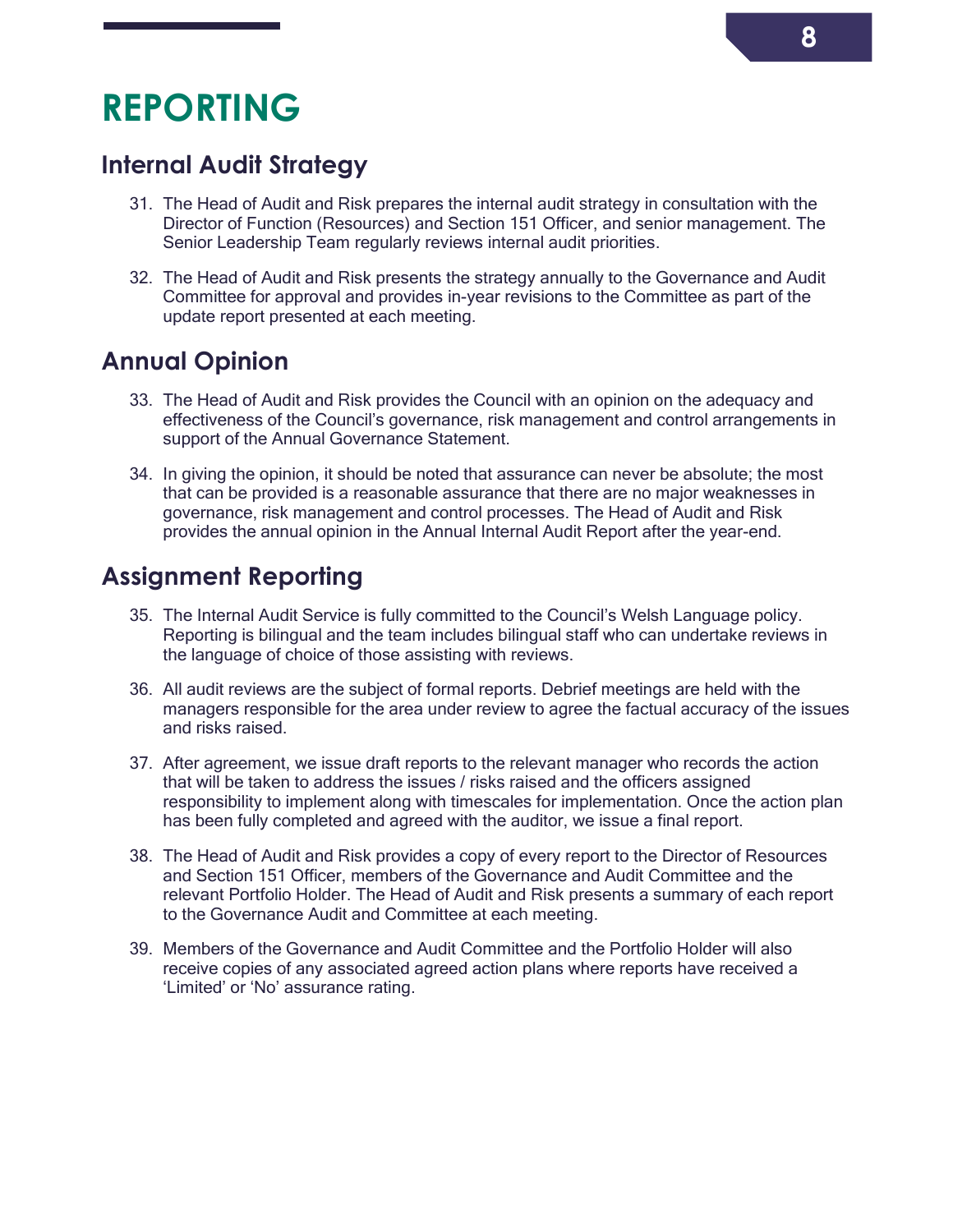### **Assurance Rating**

<span id="page-9-0"></span>40. We provide an opinion on the overall level of assurance for each individual internal audit assignment. In reaching a conclusion, we use the following definitions, which the Governance and Audit Committee approved at its meeting in April 2019:

| <b>Level of</b><br><b>Assurance</b>    | <b>Definition</b>                                                                                                                                                                                                                                                                                                           |
|----------------------------------------|-----------------------------------------------------------------------------------------------------------------------------------------------------------------------------------------------------------------------------------------------------------------------------------------------------------------------------|
| <b>Substantial</b><br><b>Assurance</b> | Arrangements for governance, risk management and internal<br>control are good.<br>We found no significant or material Risks/Issues.                                                                                                                                                                                         |
| <b>Reasonable</b><br><b>Assurance</b>  | Arrangements for governance, risk management and/or<br>internal control are reasonable.<br>There are minor weaknesses in the management of risks<br>and/or controls but there are no risks to the achievement of<br>objectives. Management and Heads of Service can address.                                                |
| <b>Limited</b><br><b>Assurance</b>     | Arrangements for governance, risk management and internal<br>control are limited.<br>There are significant weaknesses in the management of risks<br>and/or controls that put the achievement of objectives at risk.<br>Heads of Service need to resolve and SLT may need to be<br>informed.                                 |
| No Assurance                           | Arrangements for governance, risk management and internal<br>control are significantly flawed.<br>There are fundamental weaknesses in the management of<br>risks and/or controls that will lead to a failure to achieve<br>objectives. The immediate attention of SLT is required, with<br>possible Executive intervention. |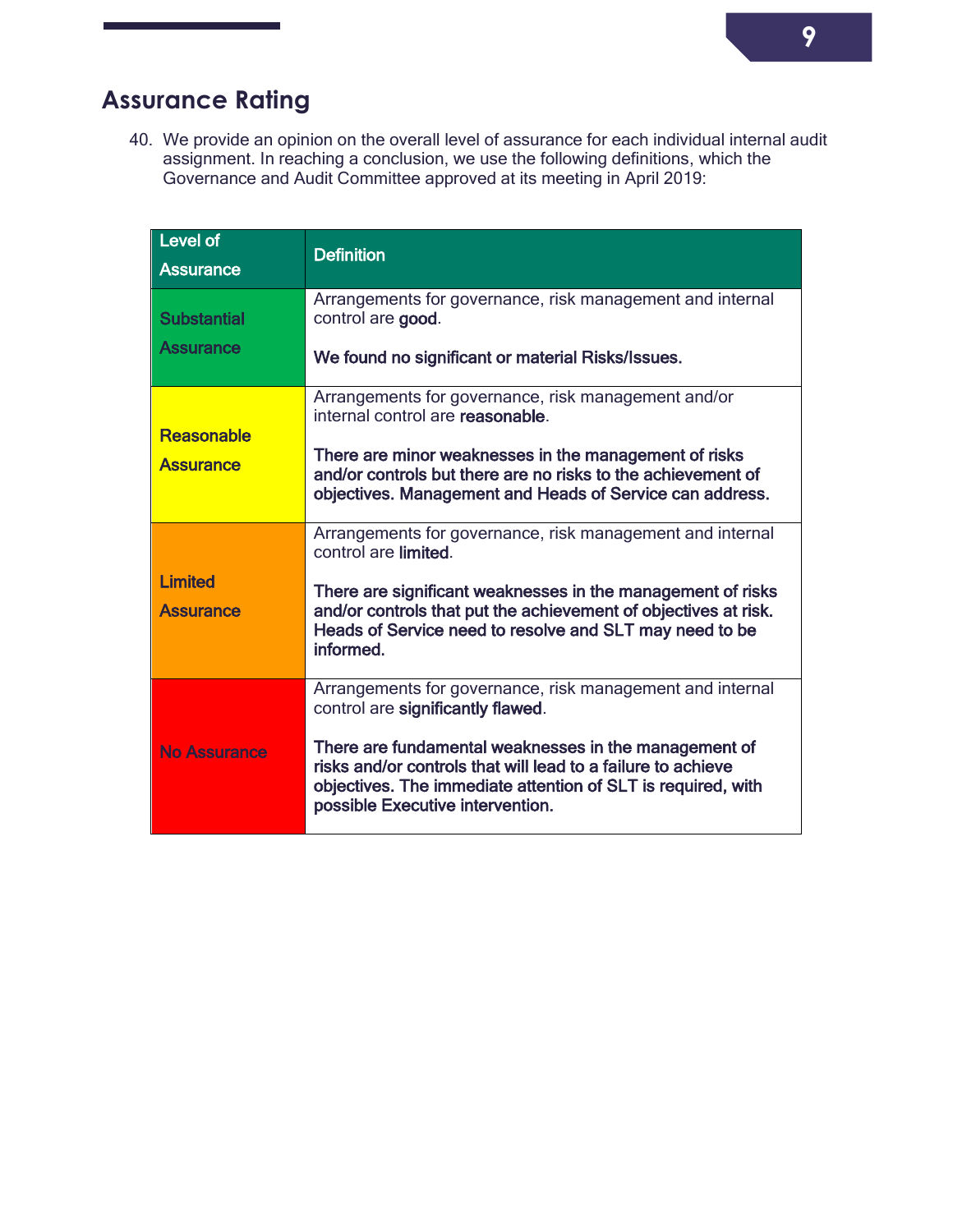### **INTERNAL AUDIT'S ROLE IN FRAUD-RELATED WORK**

- <span id="page-10-0"></span>41. Internal audit is not responsible for managing the risk of fraud – this lies with the Council's senior management.
- 42. The Council's policy for the Prevention of Fraud and Corruption requires managers to inform the Head of Audit and Risk of all suspected or detected fraud, corruption or impropriety, to inform her opinion on the internal control environment and internal audit's work programme, as well as to allow her to ensure the Council takes appropriate action.
- 43. Although internal audit carries out proactive projects to identify potential fraud, bribery and / or corruption and can carry out special investigations into alleged irregularities, the Head of Audit and Risk retains the right to decide on an appropriate course of action, which may mean a joint investigation or investigation by the service. However, management should send the outcome of all investigation activities to the Head of Audit and Risk for inclusion in the Internal Audit Annual Counter Fraud, Bribery and Corruption Report.
- 44. Where it is thought necessary, the external auditor may conduct investigations, either in liaison with internal audit or independently.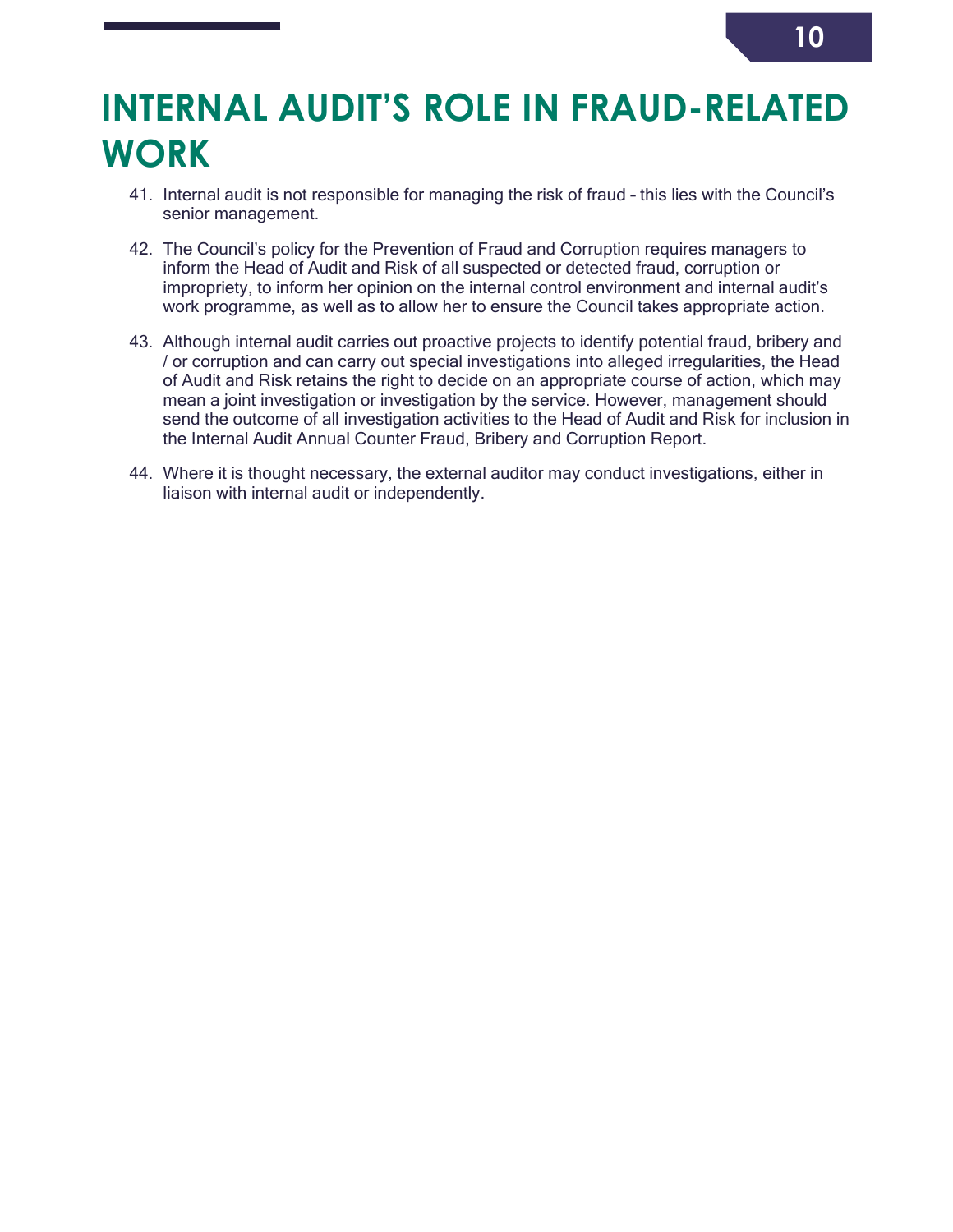### **INTERNAL AUDIT RESOURCES**

<span id="page-11-0"></span>45. We have a well-qualified and experienced team, with a mix of relevant qualifications to reflect the varied functions of the internal audit service.

### **Internal Audit and Risk Management (December 2021)**

<span id="page-11-1"></span>

- 46. The Governance and Audit Committee annually reviews the resources of the internal audit service through the acceptance of the internal audit strategy and updates on its priorities.
- 47. Where particular specialisms are not present, the Head of Audit and Risk will source these from outside the Council where resources are available.
- 48. The Standards require that internal auditors must enhance their knowledge, skills and other competencies through continuing professional development. The Head of Audit and Risk carries out a regular review of the development and training needs of all auditors through ongoing one-to-one supervision and annual appraisals.